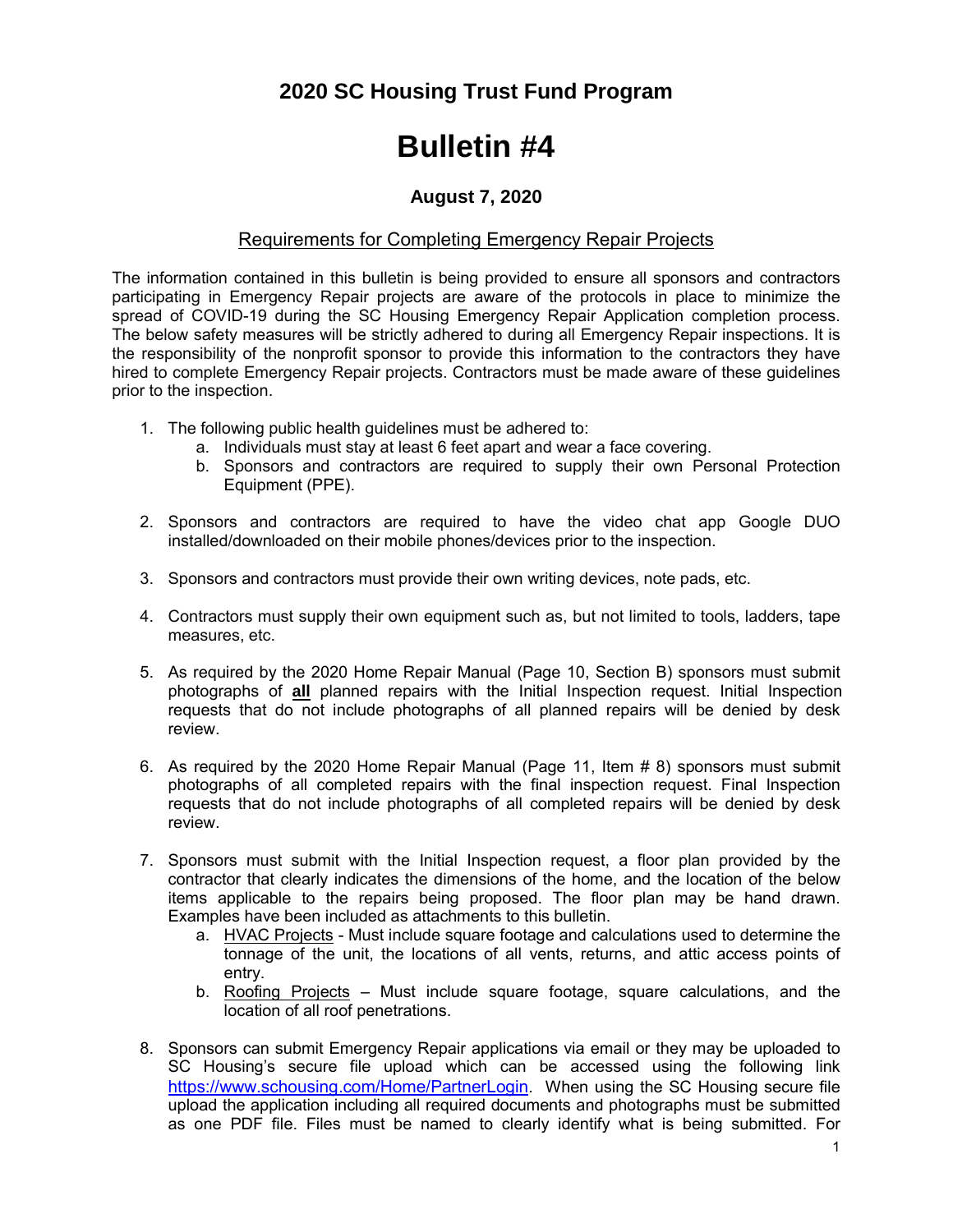guidance on submitting applications electronically please reach out to [SC Housing staff](mailto:SCHousingTrustFund@schousing.com) at [SCHousingTrustFund@schousing.com](mailto:SCHousingTrustFund@schousing.com) for assistance.

- 9. Emergency Repair applications being submitted for storm damaged homes located in FEMA designated areas must include a copy of the "FEMA Declaration Letter" provided to the homeowner with the application.
- 10. Emergency Repair Applications submitted for homes covered by a homeowner's insurance policy that propose repairs that are commonly covered by homeowners insurance must include a copy of the homeowner's insurance claim and documentation of whether the claim was approved or denied by the insurance company.

Please contact John Thompson, Construction Manager at John. Thompson@schousing.com, 803-394-4671 for questions regarding the inspection process.

Please contact Felicia Kilgore, Housing Trust Fund Manager at [Felicia.Kilgore@schousing.com,](mailto:Felicia.Kilgore@schousing.com) 803-896-9362 for all other questions regarding the Housing Trust Fund Program.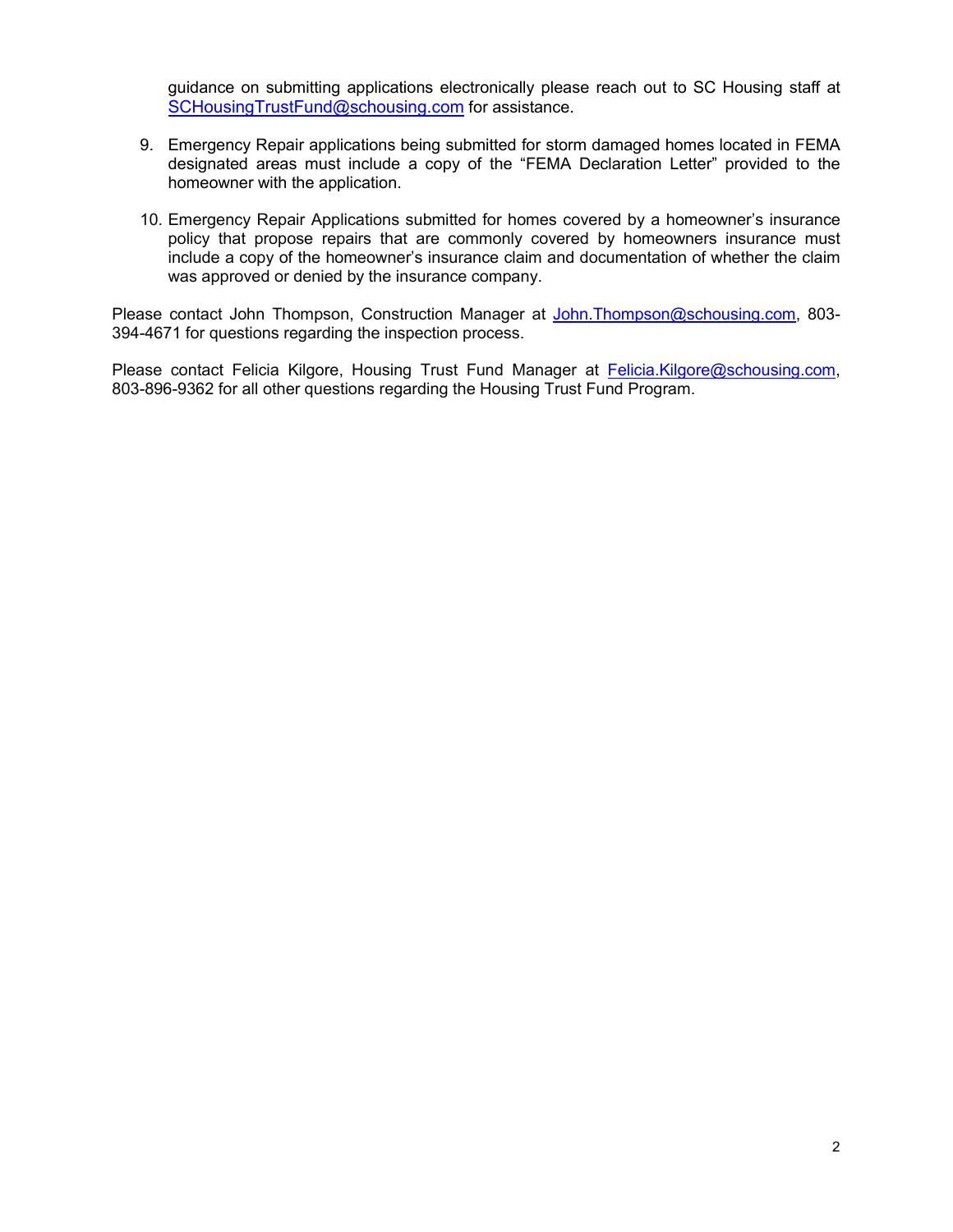